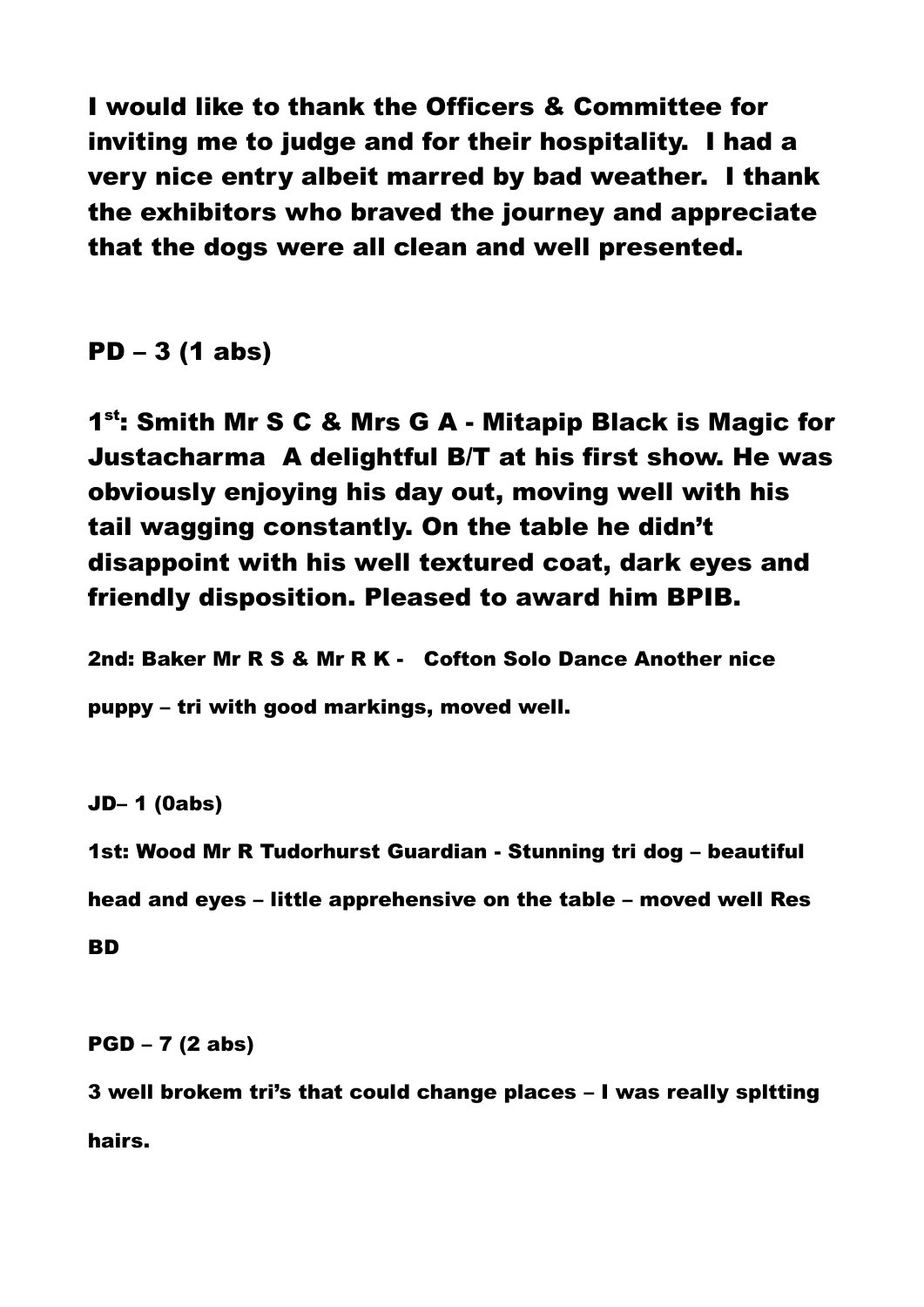1st: Pearce Miss D M - Downsbank Troubadour Over Ozzymoon Well marked tri – beautiful head – moved well

2nd: Boyer Mr P & Mrs S - Pomelo Never Ending Story Another very nice Tri – moved happily.

3rd: Harvey Miss V - Rivermoor Alberto .

LD: - 2 (0 abs)

1st: Salguero Mr R - Rivermoor Minstrel Tri - welll marked – moved well.

2nd: French Miss M C & Trayner Mr B Celxo - Vermouth On Ice – Very exuberant Ruby – movement a little difficult to assess – Very nice head.

OD: 4 (0 abs)

1st: Schemel Dr A - Ch Tudorhurst Commodore – Absolutely stunning Tri – Beautiful typical Tudorhurst head – groomed to perfection – strode round the ring as if he owned it – and he did – Pleased to award him BD and BOB.

2nd: Smith Mr S C & Mrs G A - Ch Headra's Truly Magic is Justacharma - Another very nice Tri – good head and expression – moved steadily round the ring.

3rd: Rivermoor Minstrel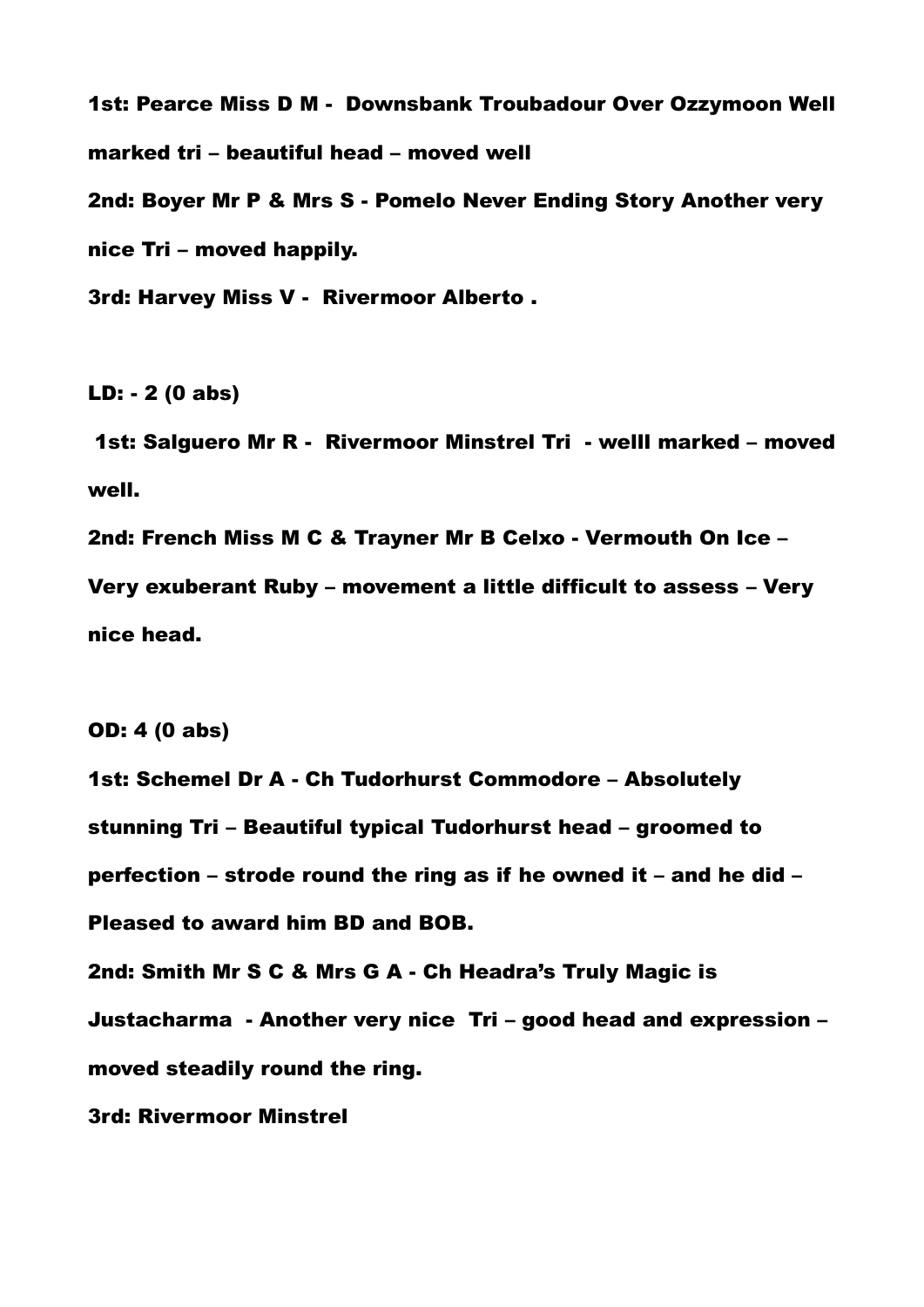## PB: - 6 (3 abs)

1st: Gurtner Miss C – Oprah De Melcourt – Yet another lovely marked Tri - Delightful expression – moved very well. 2nd: Potter Mrs T – Toyswood Starlight Express – Lightly marked Tri – Very nice to go over – she also moved well. 3rd: Bailey Mr D & Mrs D M – Toyswood Rising Star At Aldoricka.

JB: - 3 (2 abs)

1st: See 2nd in PB.

PGB: - 4 (3abs)

1st: Baker Mr R S & Mrs R K - Cofton Dusty Blue – Although she stood alone this beautiful Tri deserved her placing – lovely head with dark eye – moved very well – Res BB.

LB: - 5 (2 abs)

1st: Harvey Miss V – Rivermoor Lady Martha JW – Beautifully marked Bl girl – lovely melting expressiomn – moved well. 2nd: Gurtner Miss C – Josaphine De Melcourt – Tri - nicely marked – also moved well.

3rd: Dix Mr R W & Mrs C A – Beewye Precious Perdita.

OB: - 4 (2abs)